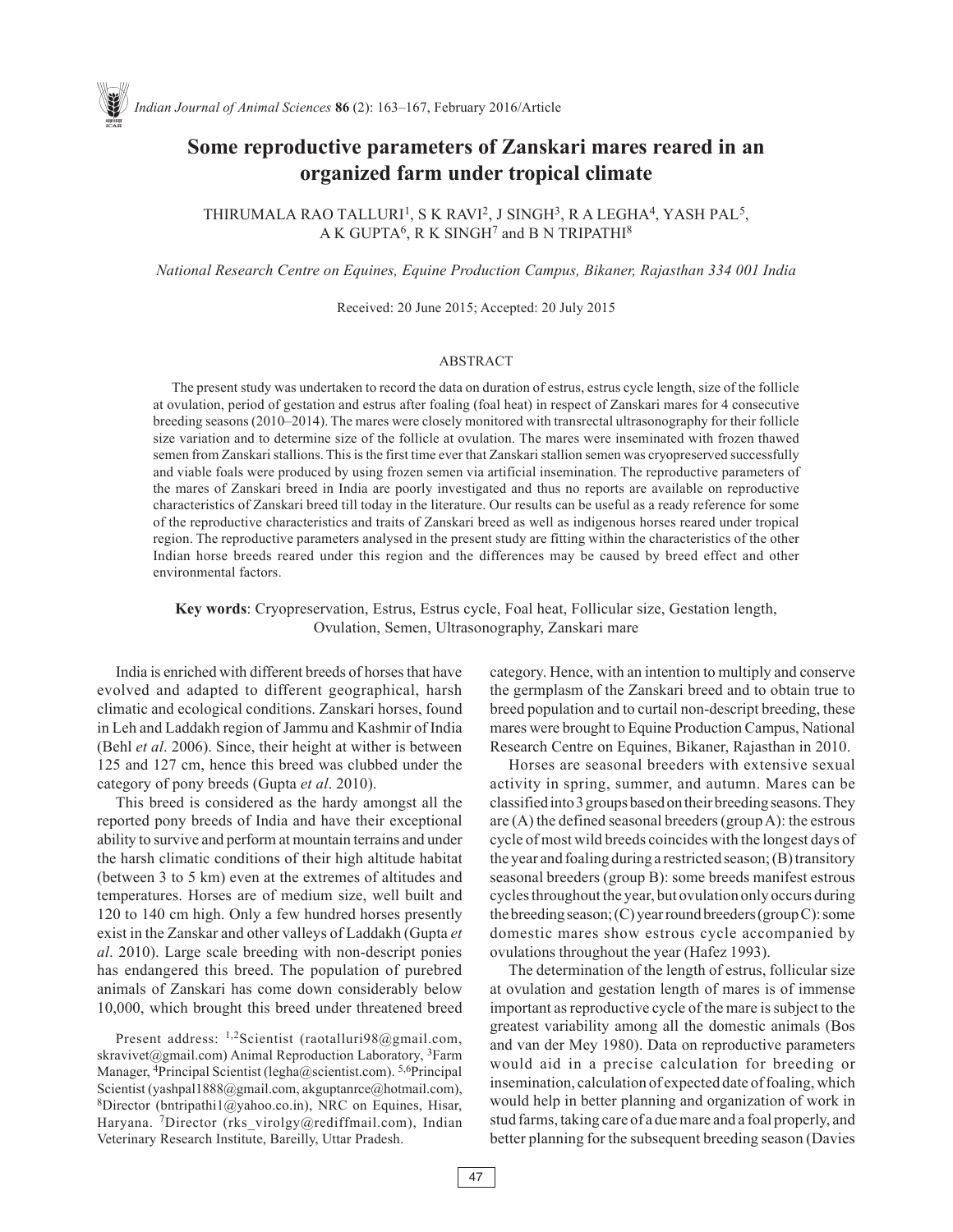Morel *et al*. 2002) and also in routine equine industry. Some mares appear to be truly polyestrous and they can produce offspring at any time of the year. However, majority of the mare populations are seasonally polyestrous and many of them show behavioral estrus without accompanying ovulation (Hafez 1993). It was reported that 75–80% of mares showed seasonal or winter anestrus in autumn and winter (Osborne 1966, Ginther *et al*. 1972, Hughes *et al*. 1980). Breed differences and individual variations in reproductive characteristic do exist in mares. The reproductive parameters of exotic and thoroughbred horses are well studied and records are available for ready references which can be referred as standards. The reproductive characteristics of our indigenous horses are not well studied, documented and reported. However to our knowledge, no reliable information is available concerning the reproductive parameters of the Zanskari mares after acclimatisation to the tropical climate. Hence, documentation of major reproductive characteristics was initiated for future reference and to set the standards for various reproductive parameters for this breed. Therefore, the present study was undertaken to record different reproductive traits in respect of Zanskari mares for 4 consecutive breeding seasons (2010–2014) at National Research Centre on Equines, Equine Production Campus, Bikaner and also a comparison in the reproductive parameters were made with other Indian breed Marwari, for which already parameters were reported earlier.

## MATERIALS AND METHODS

Zanskari mares (10 observations), 4 to 8 year old, present at the Equine Production Campus, Bikaner, Rajasthan were managed under uniform management and housing conditions. All the animals were fed uniformly and no source of artificial light and no special feed were provided for all the animals. Mares were provided with water and feed *ad lib.* at all the time.

The estrus length was considered to be from the first day of onset estrus until the disappearance of the behavioral or physiological signs of estrus (Back *et al.* 1974, Squires 1993) and cessation of dominant follicular activity. For recording the estrus behavior, a fertile stallion of Zanskari was used. Daily the stallion was brought to the premises of all the mares to record the signs of estrus activities. Length of the estrous cycle was recorded as the time interval in days from the beginning of estrus (day 0) to the beginning of subsequent estrus (Hafez 1993), and 42 observations were made for this parameter. Duration of estrus activity were monitored closely by the transrectal ultrasonography at regular intervals. All the Mares were monitored with ultrasound machine from the day of onset of estrus symptoms shown with proximity of a Zanskari stallion and repeated daily using a linear-array scanner equipped with a 5.0 MHz, B-mode, transrectal transducer. Mares were inseminated when ultrasonographic prominent features for ovulation were observed in the pre-ovulatory follicle (i.e. follicles with 34 to 40 mm in diameter approximately, and spherical shape of the follicle and consistency (hard/soft)

of the follicle), and/or uterus (i.e. uterine edema/ uterine infection), and repeated each 24 to 48 h until the confirmation of ovulation via ultrasonography. The time of ovulation was calculated as the middle of observations when a pre-ovulatory follicle (i.e. anechoic ovarian structure around 34 to 40 mm in size) was last observed and the first observation of when it was not present; 55 observations were recorded. The length of gestation period is calculated as the interval from ovulation and fertile mating to foaling or parturition. Gestation period was calculated in 10 numbers of observations as the date of successful breeding to the date of foaling. Foal heat is an important reproductive parameter of horses as it comes within short period after foaling and is measured as the time interval between foaling to the occurrence of first visual signs of estrus, and this foal heat is fertile in mares; 10 observations were made.

The semen of Zanskari stallions was collected by artificial vagina method using estrus mare as dummy. The stallion semen having progressive motility more than 60 % was processed for cryopreservation using lactose-glucose-EDTA extender. Gel free semen was mixed with glucose EDTA primary extender (Cochran *et al*. 1984) in the ratio of 1:1 and centrifuged. The supernatant was discarded and sperm pellet was dissolved so as to get 100–200 million spermatozoa / ml with a modified secondary extender (Cochran *et al*. 1984). The diluted semen was kept in the semen cooling cabinet at 4ºC for 2 h as equilibration period. The equilibrated semen was filled in 0.5 ml straws and it was slowly cooled to –100º C using Bio-med planner. Thereafter, the straws were plunged and stored in liquid nitrogen (–196°C) till use. Frozen semen was thawed by immersing the straws in a water bath at 37°C for 1 min, and 4 to 5 ml of semen was artificially inseminated in the estrus mare after detecting the suitable period of near ovulation. The data were analysed as per Snedecor and Cochran (1989).

#### RESULTS AND DISCUSSION

The results on reproductive characteristics of Zanskari mares are presented in Table 1.

*Estrus characteristics*: Estrus Zanskari mares showed typical signs of estrus characteristics like mares responding to the stallion's proximity and showing a stance of urination (squatting) and a swelling and winking of the vulvar lips

|  | Table 1. Reproductive characteristics in Zanskari mares |  |  |
|--|---------------------------------------------------------|--|--|
|  |                                                         |  |  |

| Reproductive parameter                           | Mean              | Range         |  |
|--------------------------------------------------|-------------------|---------------|--|
| Length of the estrous cycle<br>(days)(42)        | $17.58 \pm 0.56$  | $15 - 26$     |  |
| Duration of estrus (days)(55)                    | $5.76 \pm 1.02$   | $3 - 8$       |  |
| Size of the follicle at<br>ovulation $(mm)$ (55) | $36.24 \pm 3.72$  | $32.8 - 40.5$ |  |
| Gestation period(10)                             | $326.11 \pm 3.23$ | 314-342       |  |
| Foal heat $(10)$                                 | $16.09 \pm 3.84$  | $6 - 48$      |  |
| Foal birth weight                                | $22.88\pm0.88$    | $19 - 28$     |  |

Numbers within the parenthesis are actual number of observations/recordings.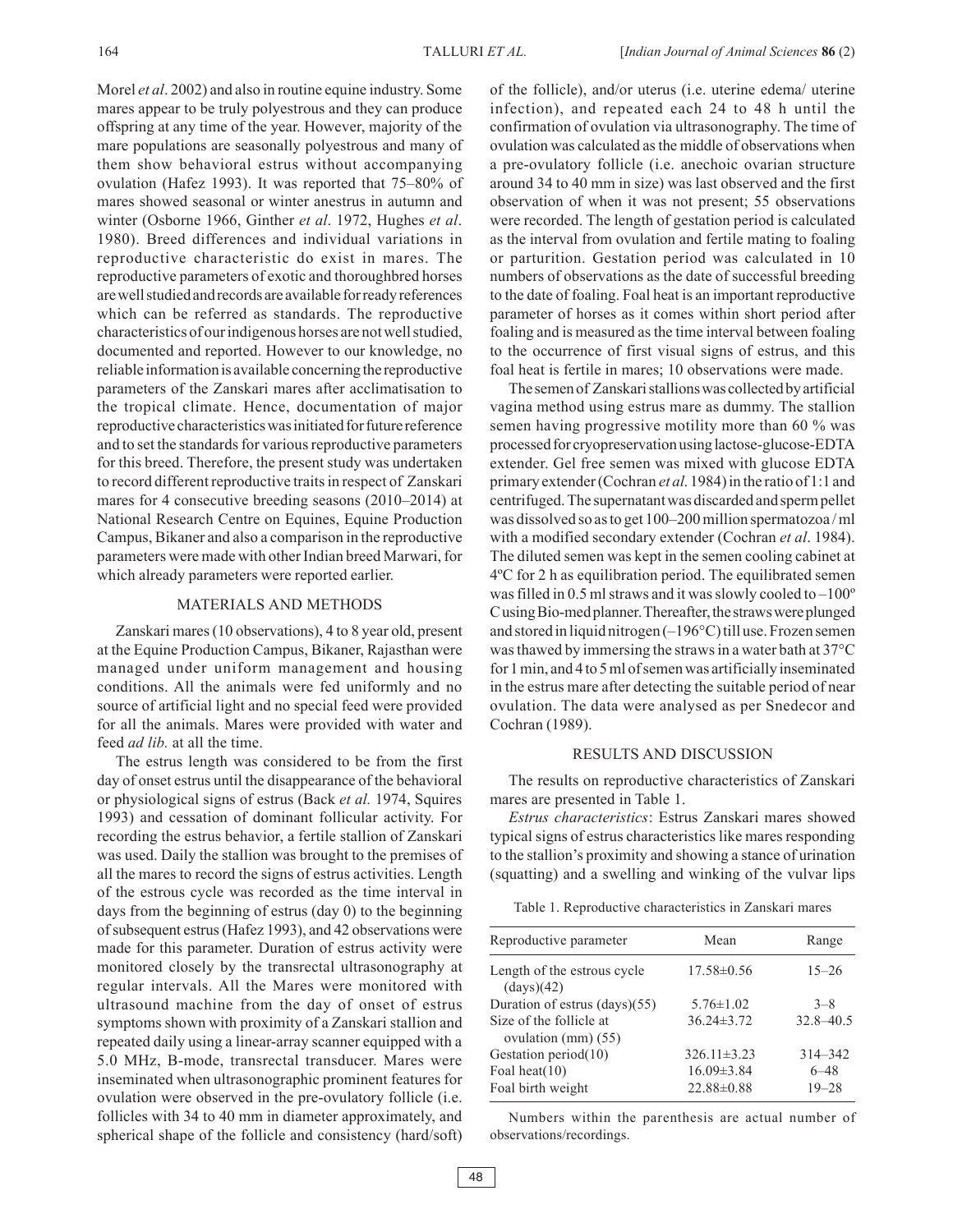(arrow), a prolonged rhythmic exposure of clitoris (Fig.1A, B) and the pinkish turning of vulval lips. The non estrus mares did not show any of the above mentioned symptoms and they also did not respond to the stallion's call and moved away from the stallion. In present study, an average duration of estrus was 5.76±1.02 days with the range of 3–9 days. Daels *et al* (1991) and Allen (1978) reported the duration of estrus as 5–6 and 3–10 days, respectively, in exotic horses and the slight increase in the estrus length was also reported in Marwari mares (Arangasamy *et al*. 2008) and are correlating with our present findings. The length of estrus in mares is much longer than that of other domestic species (1–2 days in pigs, 2–3 days in cows). Long duration of the estrus in the mare may be due to factors like follicles have to migrate to the ovulation fossa prior to rupture, or the ovaries are less sensitive to exogenous FSH than in other species or may be low level of LH is delaying ovulation (Hafez and Hafez 2000).

The main part of the breeding season occurs during April through June or May through July in the northern hemisphere (Andrews and McKenzie 1941, Hutton and Meacham 1968, Hafez 1993), whereas in the southern hemisphere, it is from November to January (Osborne 1966). In present study, we observed that the Zanskari mares though not conceived during all estrous periods, they exhibited estus symptoms all round the year (polyestrous) with more than 80% of mares exhibiting estrus during March through September.

*Length of estrus cycle*: Multiple factors including photoperiod, temperature and availability of feed affect the reproductive cycle of horses. Of these, photoperiod may be one of the most important factors (Burkhardt 1947, Nishikawa 1959) by which an endogenous circannual rhythm is synchronized with seasonal climatic and dietary changes (Bronson and Heideman 1994). Zanskari mares maintained at Equine Production Campus, Bikaner, revealed a mean of 17.58±0.56 (range 15–26) days of estrous cycle in the current study. Our findings are lesser than the earlier reports of Roberts (1971) and Hafez (1993) reported for exotic horses and in Marwari horses (Arangasamy *et al*. 2010). They reported an average length of 21 days in exotic horses and 14 to 26 days in Marwari mares. The present finding is also having wider range in the estrous cycle compared to exotic horses as per Hafez (1993) who reported to be 19–23 days but correlating with that of the Marwari mares that were reported earlier by Arangasamy *et al*. (2010). Duration or length of estrus of mares may vary among individuals of same breed and different breeds and also among the estrous cycle of the same mare.

*Follicular dynamics*: Both the ovaries of Zanskari mares were checked every day from the day of showing prominent visual signs of estrus with the aid of transrectal ultrasonography to know the status of follicular growth and to determine ovulatory size of the dominant follicle. There was increase about 0.5 to 0.8 mm in size of the follicle every day during estrus phase. The size of the ovulatory dominant follicle ranged from 32.8 to 40.5 mm with an average size of 36.24±3.72 (Fig. 1C). During non-breeding season also, the mares showed false estrus and multiple unovulatory follicles found during examination.

For making Zanskari mares pregnant, Zanskari stallion semen was collected and cryopreserved successfully for the



Fig. 1. A-C. A,B. Prominent estrus symtroms while teasing with a fertile Zanskari stallion. C. An ovulatory dominant follicle up on transrectal ultrasonography.



Fig. 2. A-C. The foals born out of artificial insemination by using frozen thawed stallion semen for the first time.

49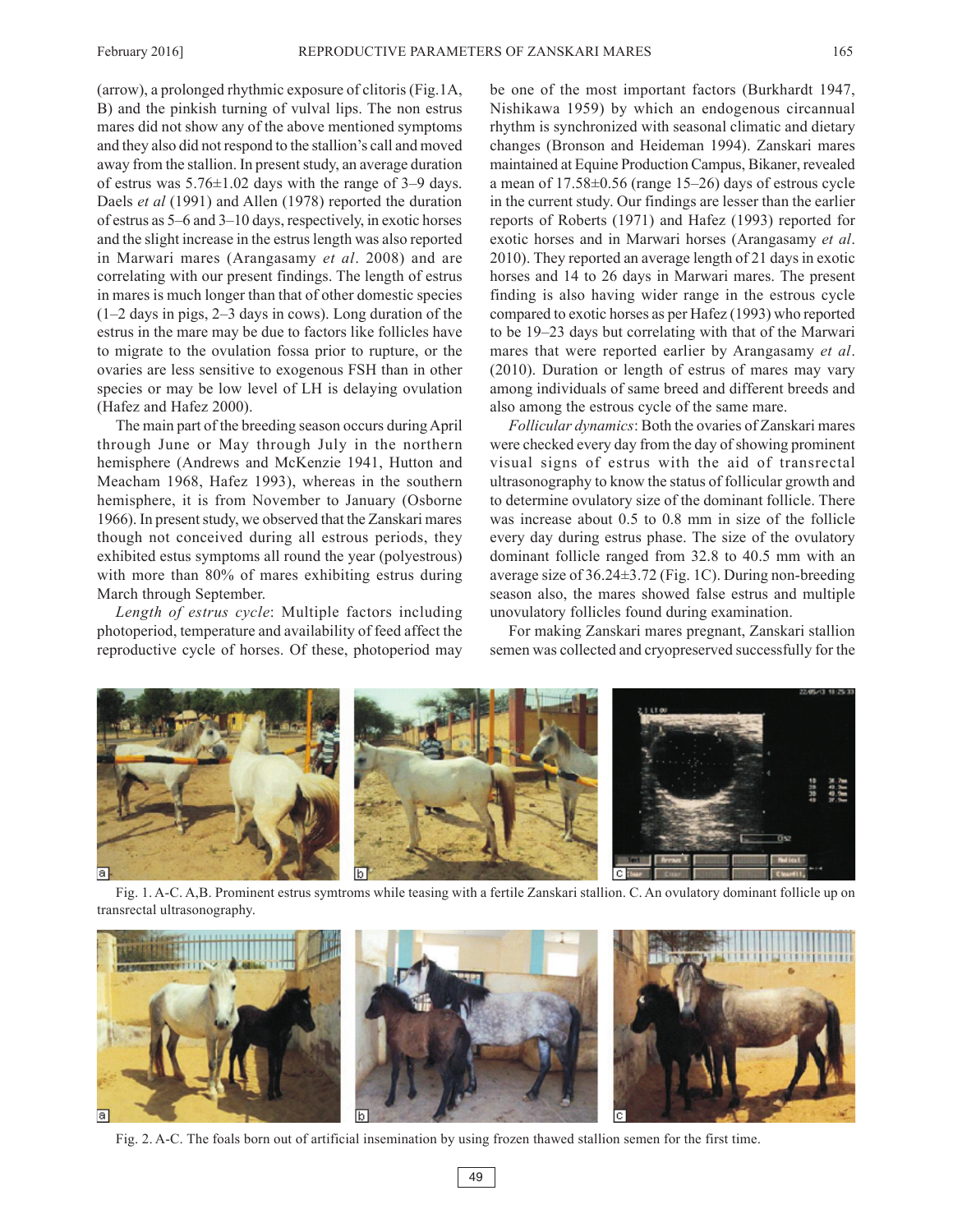first time, and artificial insemination with frozen thawed semen was done in estrus mares. The pregnancy record revealed a fertility index of 1.5 to 3 (data not shown). The inseminated mares were conceived and viable foals were obtained for the first time with AI from the cryopreserved semen of stallions from this breed (Fig.2 A-C).

*Gestation length*: The mean gestation period in horses varies more when compared to other farm domestic animals like cows, sheep or pigs (Bos and van der Mey 1980), may be due to the fact that their long gestation period is influenced by physiological factors that do not influence the length of gestation of other livestock species like, embryonic diapause (Lofstedt 1992, Winter *et al*. 2007). The average gestation length in Zanskari mares in the current study was recorded to 326.11±3.23 days and ranged from 314 to 342 days. It is assumed that the average length of gestation period in mares ranges from 330 to 340 days (Bos and Van der Mey 1980) and ranges between 320 and 335 days in pony breeds (Davies Morel 1993). Hafez (1993) and Davis Morel (2005) reported similar results for Thoroughbred horses. The length of gestation was reported as 328 days with a range of 301 to 368 days in Marwari mares (Arangasamy *et al*. 2008). The present findings about the gestation length are also in normal range and correlating with the reports of Arangasamy *et al*. (2008) in Mawari mares and Davis Morel (2005) in Thoroughbred mares. Gestation length in the mare is influenced by maternal size, fetal genotype and the stage of the breeding season when conception occurs (Hafez 1993).

Various studies on gestation duration in relation to foal gender emphasized prolonged gestation in colts compared to fillies (Bos and Vander Mey 1980, Davies Morel *et al*. 2002, Perez *et al*. 2003, Taveira and Mota 2007). The present study findings are also corroborative with these observations (data not shown). The reason is considered unknown, however it has been often attributed to diverse endocrine functions in male and female fetuses whose interaction with the endocrine control of the parts is different (Jainudeen and Hafez 2000).

*Foal heat*: Mares are unusual among mammals in showing her first estrus very soon after foaling often within 4–10 days. Foal heat is fertile and it is advised to inseminate the mares during foal heat to minimize the duration between foalings (Ginther 1974). In the present study, an average duration of foal heat was observed as 16.09±3.84 days (ranging from 6–48 days). This finding is longer than the earlier observation made in exotic horses (Davis Morel *et al.* 2002), but correlating with the reports of Arangasamy *et al*. (2008) for Marwari mares. Postpartum estrus usually occurs 5 to15 days after foaling and some mares, however may show estrus as late as up to 45 days (Hafez 1993) and the observation made in the present study are also correlating to these findings.

*Foal birth weight*: The average fetal birth weight for Zanskari foals born was 22.88±0.88 with a range of 19 to 28 kg. This observation was little lower than that of the earlier reports of Davies Morel (2003) who reported as 32 kg in thoroughbred mares. The current study gives a reference about some of the reproductive characteristics of our indigenous horses of Zanskari breed. This information would be of value for horse owners or farm practitioners.

The present study findings may be useful as a baseline data for the indigenous breeds of horses reared under tropical climate. However, it needs to be taken into consideration the fact that the Zanskari population in India is small and declining day by day due to indiscriminate breeding, and consequently this study included a small number of mares. Although indicators point to the breeding strategy heading towards the right direction, by educating the owners and with frequent veterinary supervision, especially for twin reduction, the reproductive performance could be enhanced.

#### ACKNOWLEDGEMENT

The authors are highly thankful the Director and In charge Equine Production Campus, National Research Centre on Equine, Bikaner, India for providing the necessary facilities and infrastructure to conduct the present study.

#### REFERENCES

- Allen W R. 1978. *Control of Ovulation and Oestrus in the Mare*. pp 453–68. (Eds) Crighton D P, Haynes H B, Foxcroft G R and Lamming G E. Butterwoths, London.
- Andrews F N and McKenzie F F. 1941. Estrus, ovulation and related phenomena in the mare. *University of Missouri Agricultural Experiment Station Research Bulletin* **329**: 1–117.
- Arangasamy A, Bansal R S, Sharma R C, Legha R A, Yash Pal and Tandon S N. 2008. Some reproductive characteristic of Marwari mares. *Indian Journal of Animal Reproduction* **29**: 66–67.
- Bos H and Van der Mey J W. 1980. Length of gestation period of horses and ponies belonging to different breeds.*Livestock Production Science* **7**: 181–87.
- Bronson F H and Heideman P D. 1994. Seasonal regulation of reproduction in mammals. *The Physiology of Reproduction.* Vol. **2**, pp.541–83. (Eds) Knobil E and Neill J D. Raven Press New York.
- Burkhardt J. 1947. Anoestrus in the mare and its treatment with estrogen. *Veterinary Record* **59**: 341–42.
- Cochran J D, Amann R P, Froman D P and Pickett, B W. 1984. Effect of centrifugation,glycerol level, cooling to 5°C, freezing rate and thawing rate on the post thaw motility of equine spermatozoa. *Theriogenology* **22**: 25–38.
- Daels P F, Hughes J P and Stabenfeldt G H. 1991.Reproduction in horses. *Reproduction in Domestic Animals*. 4<sup>th</sup> edn. (Ed.) Cupps P T. Academic press, New York.
- Davies Morel M C G, Newcombe J R and Holland S J. 2002. Factors affecting gestation length in the thoroughbred mare. *Animal Reproduction Science* **74**:175–85.
- Davies Morel M C G. 2003. *Equine Reproductive Physiology, Breeding and Stud Management*, 2nd edn, 169–70. CABI Publishing International.
- Ginther O J. 1974. Occurrence of anestrus, estrus, diestrus and ovulation over a 12-month period in mares. *American Journal of Veterinary Researach* **35**: 1173–79.
- Ginther O J, Whitmore H L and Squires E L. 1972.Characteristics of estrus, diestrus, and ovulation in mares and effects of season